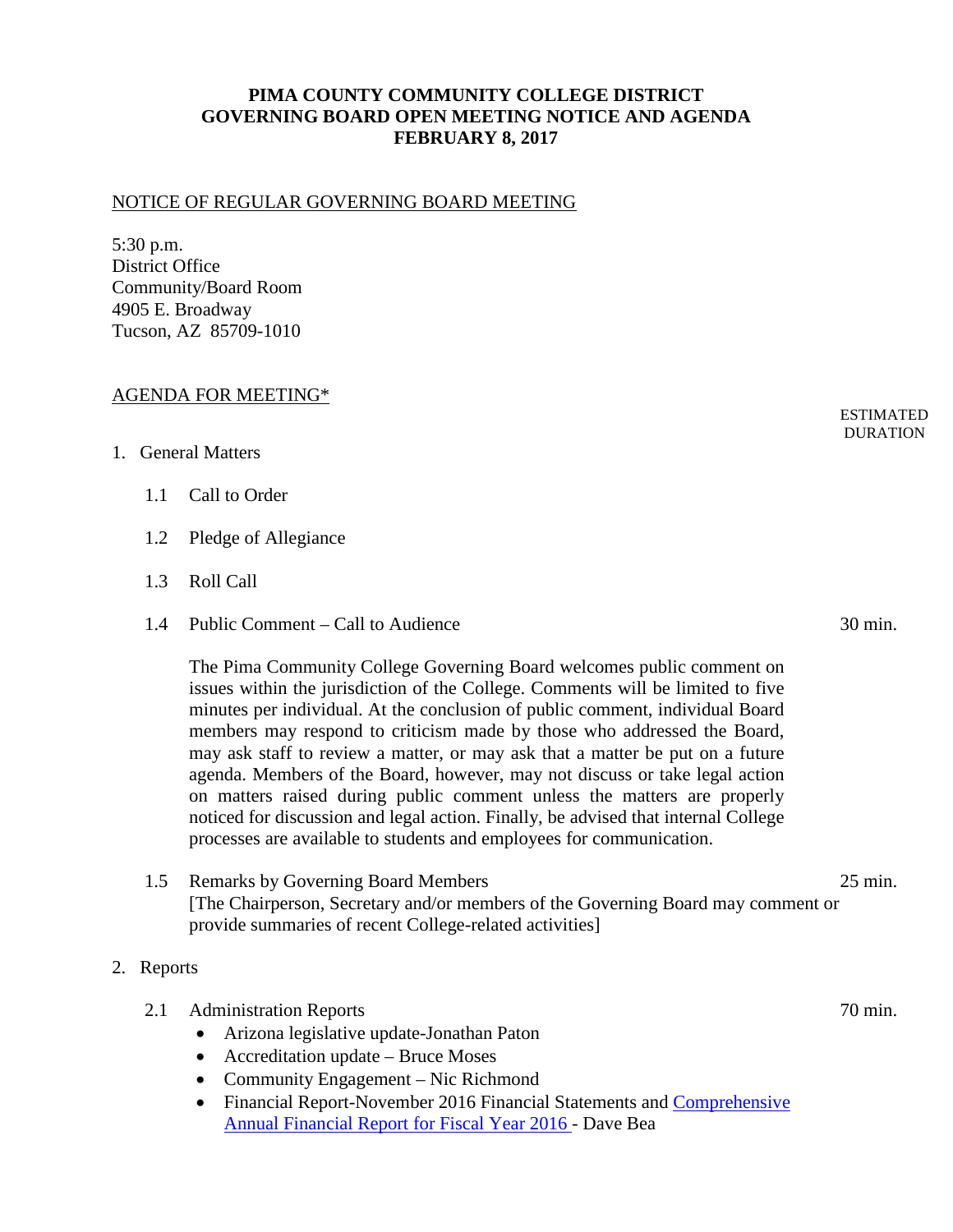• Mopar Career Automotive Program (CAP) LOCAL update-Dave Doré/Greg Wilson

|    | 2.2 | Reports by Representatives to the Board<br>[The representatives to the Board will provide highlights of their group's activities<br>during the preceding month(s) and issues and suggestions to be considered for<br>administration follow-up or inclusion on a future Board meeting agenda.]<br>Student – Derrick Espadas<br>$\bullet$<br>Staff – Michael Tulino<br>$\bullet$<br>Adjunct Faculty - Carlo Buscemi<br>$\bullet$<br>Faculty – David Morales<br>$\bullet$<br>Administrator - Nina Corson<br>$\bullet$ | 25 min. |
|----|-----|--------------------------------------------------------------------------------------------------------------------------------------------------------------------------------------------------------------------------------------------------------------------------------------------------------------------------------------------------------------------------------------------------------------------------------------------------------------------------------------------------------------------|---------|
|    | 2.3 | Chancellor's Report<br>[Chancellor Lambert may report on current events at or involving the College;<br>Legislative and Budget Updates and recent activities such as: community meetings,<br>presentations and conferences]                                                                                                                                                                                                                                                                                        | 10 min. |
| 3. |     | <b>Information Items</b>                                                                                                                                                                                                                                                                                                                                                                                                                                                                                           | 10 min. |
|    | 3.1 | <b>Employment Information</b><br>[Appointments, acting assignments, retirements and separations]                                                                                                                                                                                                                                                                                                                                                                                                                   |         |
|    | 3.2 | <b>Adjunct Faculty Appointments</b>                                                                                                                                                                                                                                                                                                                                                                                                                                                                                |         |
|    | 3.3 | Administrator Contracts for Fiscal Year 2017-2018                                                                                                                                                                                                                                                                                                                                                                                                                                                                  |         |
|    | 3.4 | <b>Board Committee Reports</b><br>[The most recent Board committee information is available here]                                                                                                                                                                                                                                                                                                                                                                                                                  |         |
|    |     | 4. Action Items                                                                                                                                                                                                                                                                                                                                                                                                                                                                                                    |         |
|    | 4.1 | Consent Agenda                                                                                                                                                                                                                                                                                                                                                                                                                                                                                                     | 10 min. |
|    |     | (1)<br>Approval of Minutes of the following meetings:<br>Study Session of November 28, 2016<br>А.<br>Special Meeting of December 14, 2016<br>Β.<br>Special Meeting to conduct Executive Session on January 11, 2017<br>C.<br>Regular Meeting of January 11, 2017<br>D.                                                                                                                                                                                                                                             |         |
|    |     | Sub-Recipient Grant Proposal: University Transportation Centers (UTC)<br>(2)<br>Program<br>[To accept and implement the grant for the Recent 9 Pacific-Southwest]<br>University Transportation Centers Program located at Community Campus and<br>awarded by the U.S. Department of Transportation. The grant performance                                                                                                                                                                                          |         |